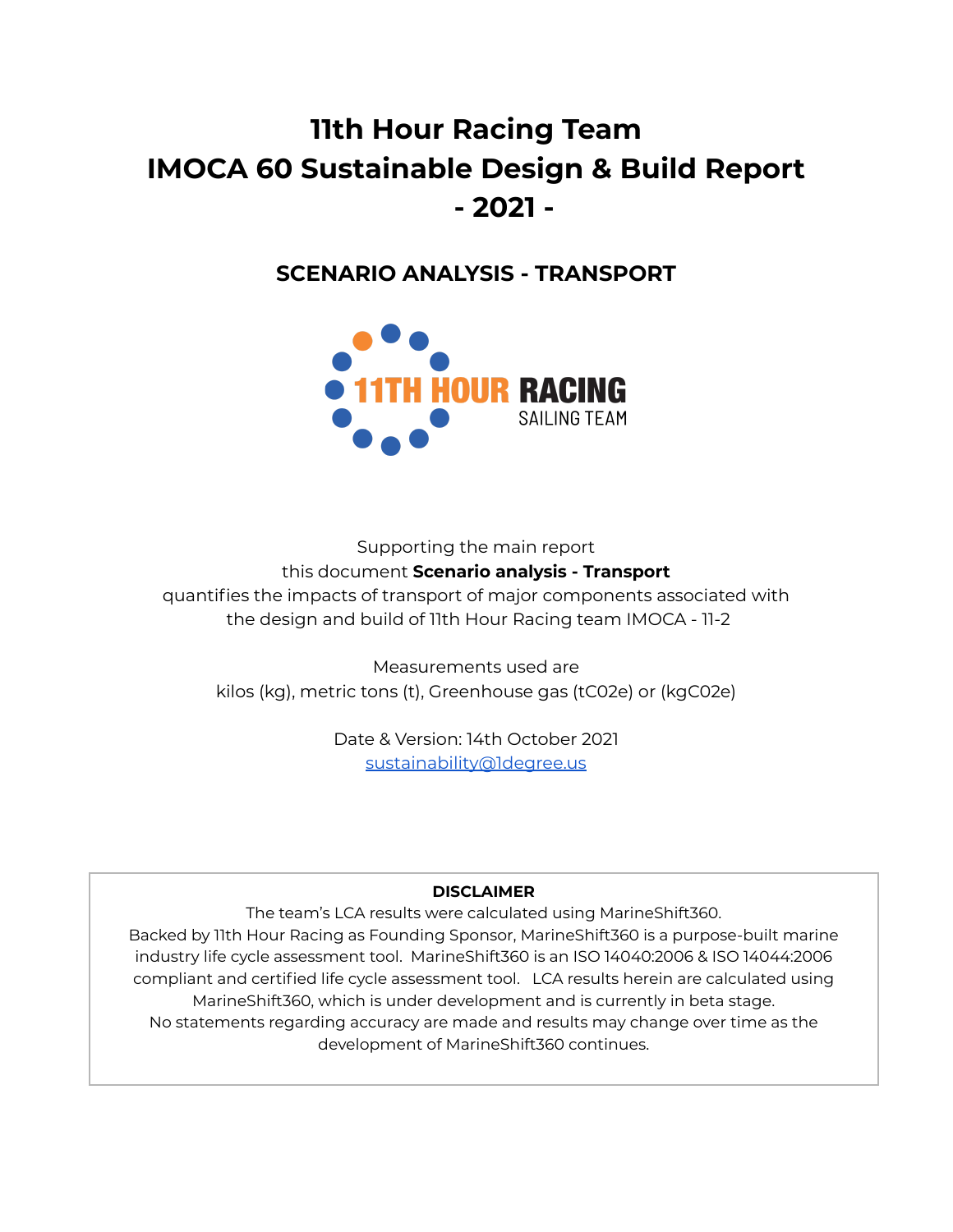# **Objective**

The main objective of this scenario analysis is to identify and quantify the largest GHG impact linked to international transport stages in order to evaluate the potential environmental gain of using local suppliers.

#### **Context**

The differences of GHG impacts between transport types are very significant, with airfreight being almost 10 times more than road, and 100 times more than sea & rail.



*Figure: Source GHG protocol, GHG emissions by Tonne.km*

Although the contribution of the transport stage of all materials is less than 2% (9t C02e) of the total C02e emissions of the full design and build (553 tC02e), some notable parts of the boat were built in other countries resulting in airfreight or long road distances. It concerns :

- The Hull and Deck moulds : From Spain to Lorient
- One boom : From New Zealand to Lorient

#### *Table: Assessing the GHG impacts of international freight choices, Calculated using GHG protocol, 2021*

| <b>INTERNATIONAL FREIGHT</b> | Quantity | Mode | km    | Weight | <b>Factor</b> | Factor | kgC02e | % Total GHG (553<br>tCO <sub>2</sub> e |
|------------------------------|----------|------|-------|--------|---------------|--------|--------|----------------------------------------|
| <b>Boom</b>                  |          | Air  | 18500 | 0.13   | ton.km        | 1.01   | 2.429  | 0.44%                                  |
| Hull and deck molds          | 3        | Road | 1500  | 8      | Truck.km      |        | 4.500  | 0.81%                                  |
| <b>Total</b>                 |          |      |       |        |               |        | 6.929  | 1.25%                                  |